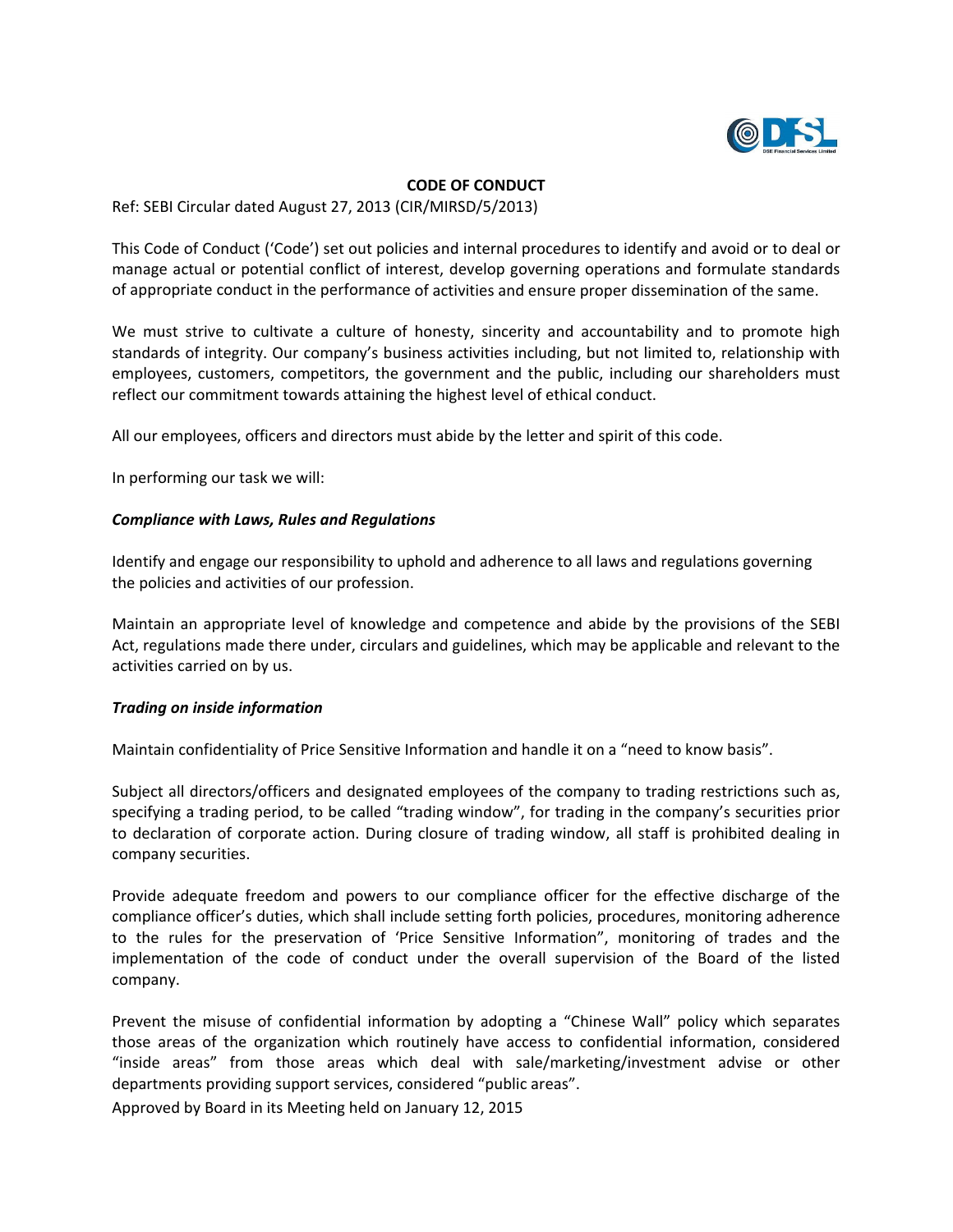## *Protection of Confidential Information*

Protect confidential proprietary information generated and gathered in our business, which is a valuable company asset. Protecting this information plays a vital role in our continued growth and ability to compete, and all proprietary information should be maintained in strict confidence, except when disclosure is authorised by the company or required by law.

Never divulge to anybody either orally or in writing, directly or indirectly, any confidential information about our clients which has come to our knowledge without taking prior permission of our clients, except where such disclosures are required to be made in compliance with any law for the time being in force.

Access to personal emails/social sites is restricted to all sales and back office staff.

## *Conflict of Interest*

Avoid situations that present a potential or actual conflict between the interest of the employee, officer or director and that of the company. A conflict of interest can arise when an employee, officer or director takes an action or has an interest that may make it difficult for him to her to perform his or her work objectively and effectively. Conflicts of interest may also arise when an employee, officer or director (or his family members) receives improper benefits of the employee's, officer's or director's position in the company.

Although it would not be possible to describe every situation in which a conflict of interest may arise, the following are examples of situations which may constitute a conflict of interest working, in any capacity, for a competitor, customer or supplier while employed by the company.

Accepting gifts of more than modest value or receiving personal discounts or other benefits as a result of the one's position in the company from a competitor, customer or supplier. Competing with the company for the purchase or sale of property, services or other interests.

Having an interest in the transaction involving the company, a customer or supplier (other than as an employee, officer or director of the company and not including routine investments in publicity traded companies)

Avoid even the appearance of conflict of interest or any other impropriety.

Resolve any conflict of interest situation that may arise in the conduct of our business, by taking reasonable steps in an equitable manner under the supervision of CEO and the compliance officer.

# *Fair Dealing*

- Conduct all business dealings with fairness, honesty and integrity with requisite Disclosures
- Maintain the highest standard of personal and professional conduct in our dealings with clients and our investors

Approved by Board in its Meeting held on January 12, 2015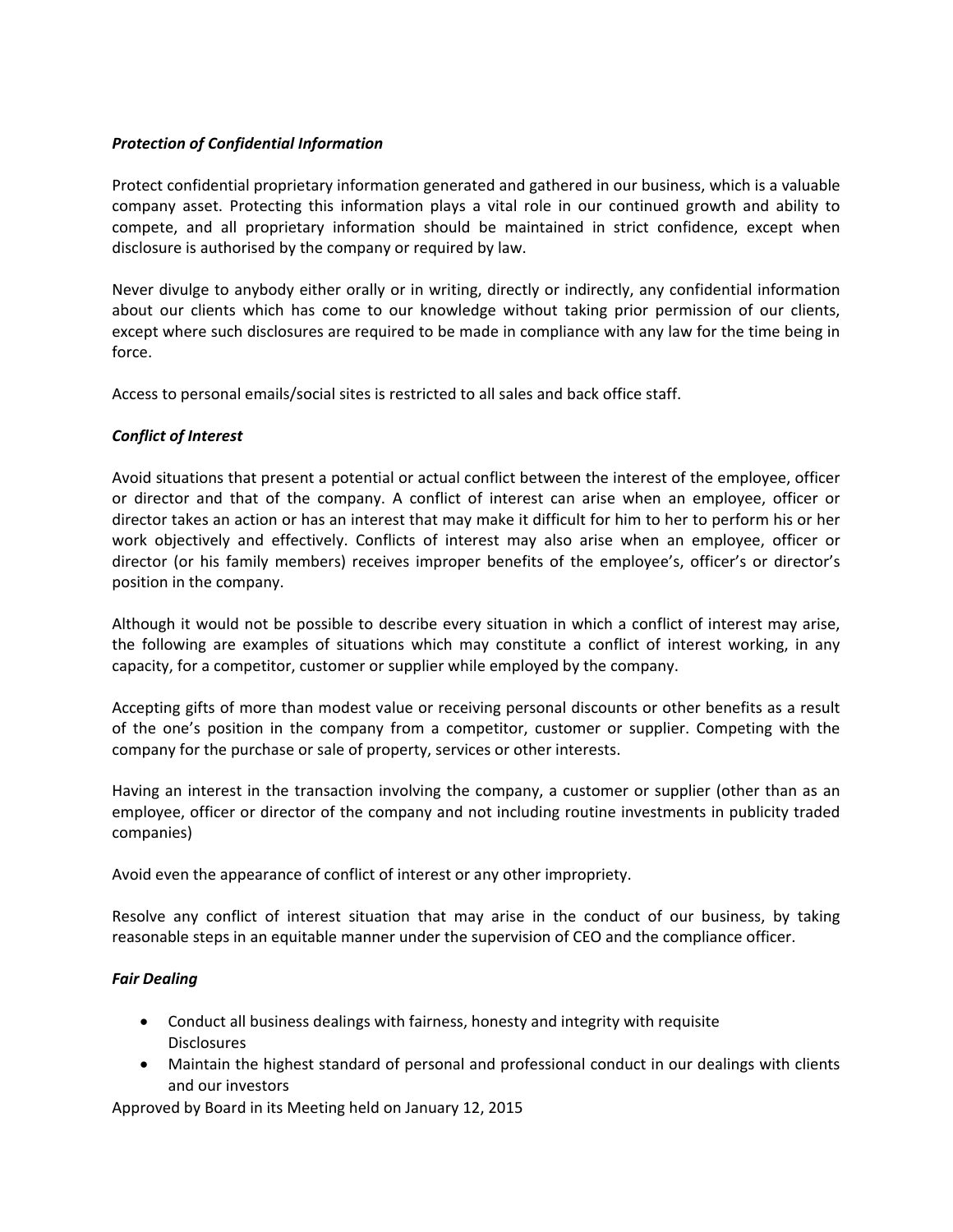- Access to Risk Management department (RMS) is restricted
- RMS to follow the system based approach as per defined policy guidelines with minimal manual intervention
- Dedicated staff for PMS activities and access to PMS area is restricted
- Always communicate with our investors and our clients in a truthful and accurate manner
- Shall ensure that good corporate policies and corporate governance are in place
- Maintain an arm's length relationship between PMS and any other activity
- Maintain risk categorization of client. Exposure granted to client should be strictly as per available collateral
- All employees trading should be in strict compliance with employee trading policy
- Not in any way contribute to manipulate the demand for or supply of securities in the market or to influence prices of securities
- Follow Dos and Don'ts as prescribed from time to time

## *Quality of Public Disclosure*

Responsibly provide full and accurate information in our public disclosure, in all material respects, about the Company's financial condition and results of operations. Our reports and documents filed with or submitted to the Securities and Exchange Board and other public communications shall include full, fair, accurate, timely and understandable authorities.

### *Investor Relations*

At all times with utmost commitment make all efforts to protect the interests of Investors:

- Maintain loyalty to our investors and to a client who hires us, that we will pursue their objectives in ways that are consistent with their best interests and legal obligations.
- Ensure that adequate disclosure is made to the investors in a timely manner in accordance with the applicable regulations and guidelines so as to enable them to make a balanced and informed decision.
- Endeavor to ensure that the investors are provided with true and adequate information without making any misleading or exaggerated claims or any misrepresentation and are made aware of the attendant risks before taking any investment decision.
- Ensure that copies of the prospectus, offer document, letter of offer or any other related literature is made available to the investors at the time of issue or the offer.
- Maintain the confidentiality of privileged information entrusted to us by our clients and their employees.
- Serve as a reliable source of information on matters pertaining to business advice and consulting.

## *Healthy competition*

Respect the rights and interests of our competitors.

Never indulge in any unfair competition, such as weaning away the clients on assurance of zero brokerage or advantageous offer price or which is likely to harm the interests of other investors.

Approved by Board in its Meeting held on January 12, 2015